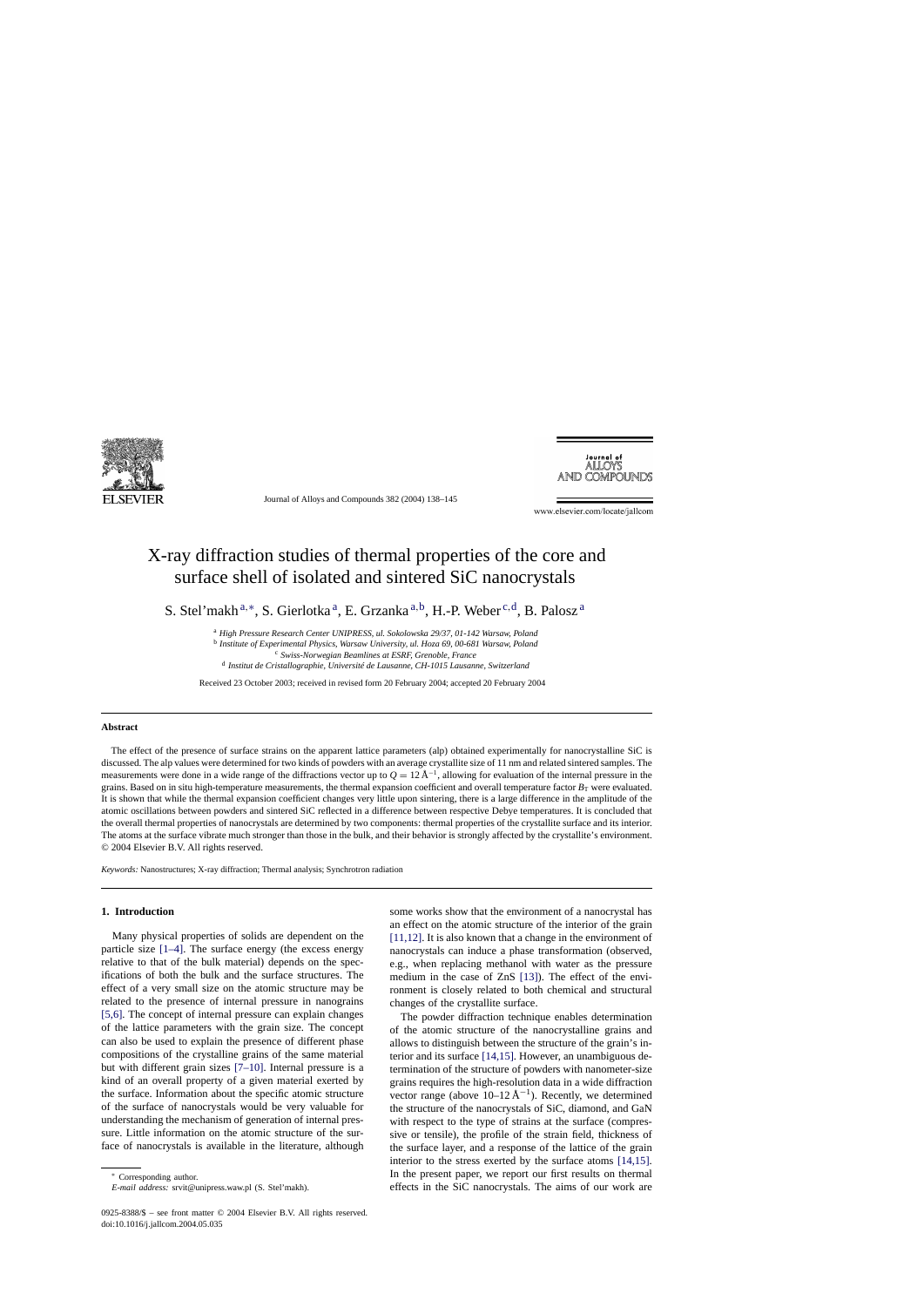# <span id="page-1-0"></span>**2. Experimental**

## *2.1. Materials*

Three types of SiC samples were examined: (1) two as-synthesized powders with the average grain size of 11 nm, one with the stoichiometric composition (powder I) and the other with 5% excess of carbon (powder II); (2) the same powders but sintered under high-pressure and high-temperature conditions (7.7 GPa and  $1800 °C$ ); and (3) SiC nanocomposites made with Zn and Al by a high-pressure infiltration method [\[16,17\].](#page-7-0) SiC powders of the average size of 11 nm were obtained from silane by laser-driven synthesis [\[18\]. T](#page-7-0)hey exhibited a distribution of the grain dimensions and, therefore, their properties cannot be associated with a specific grain size. For evaluation of the grain size distribution, we used an analytical formula derived with the assumption of a log-normal grain distribution shape using peak widths measured for a single Bragg line at 1/5 and 4/5 of its maximum [\[19\].](#page-7-0) The distribution function shows that the dispersion of our powder is  $\sigma \approx$ 5.5. No grain growth was observed during fabrication of samples (II) and (III) and, therefore, we conclude that the difference between the samples is basically in the environment of the individual SiC crystallites: in a powder, each crystallite is terminated by its free surface; in SiC ceramics, the individual crystallites are in contact with other SiC crystallites; and in nanocomposites the crystallites are in contact with Zn or Al.

## *2.2. X-ray diffraction measurements*

In-situ high-temperature X-ray powder diffraction measurements were performed at the Swiss-Norwegian Beamlines at ESRF, Grenoble in the temperature range of 130–920 K. The diffraction data were collected in the transmission geommetry using six scintillation counters and secondary beam monochromators, the wavelength of the beam was  $0.05$  nm. The samples were placed in the capillaries.

## **3. Results and discussion**

# *3.1. Lattice parameters of nanocrystalline SiC under ambient conditions*

For bulk materials, the term "lattice parameter" has a unique meaning. The situation is different in nanocrystals, which have non-uniform and complex structure. The inter-atomic distances at the surface and in the grain interior are different and, therefore, the corresponding values of the lattice parameters differ. To overcome this problem and to acquire a method for a quantitative evaluation of the diffraction data, we have recently suggested that instead of determining the poorly (for nanocrystals) defined lattice parameters one could determine quantities which we call the "apparent lattice parameters", alp values, which are associated with individual Bragg reflections [\[14,15\].](#page-7-0) Using the experimentally determined alp values and taking into account their characteristic dependence on the diffraction vector *Q*, one can evaluate the lattice parameter of the grain interior and the strains present at the crystallite surface.

The alp values measured for large diffraction vectors approach the lattice parameter of the bulk crystal. The alp values measured at low-diffraction vectors, below  $4-5 \text{ Å}^{-1}$ , are strongly dependent on the structure of the surface of the crystallites. The difference between the alp measured at large and small  $Q$ ,  $\Delta$ (alp/*a*<sub>0</sub>), can be used as a measure of the difference between the corresponding inter-atomic distances in the interior and at the surface of the nanocrystals. Note that an increase of the alp at the low-*Q* range originates from the stresses (here: tensile) present in the surface shell. In the absence of the strains, the alp would have the similar values in the entire *Q* range [\[11,14,15\].](#page-7-0)

Fig. 1 shows a dependence of the apparent lattice parameter on the diffraction vector *Q* (alp–*Q* plots) for four different nanocrystalline SiC samples: powders I and II, and sintered compacts made from these powders under 7.7 GPa at 1800 °C. We should note that to calculate alp/ $a_0$  in Figs. 1



Fig. 1. Alp–*Q* plots of as-synthesized and sintered (7.7 GPa at 1800 °C) SiC powders: (a) pure SiC (I); and (b) SiC (II) with 5–10% carbon.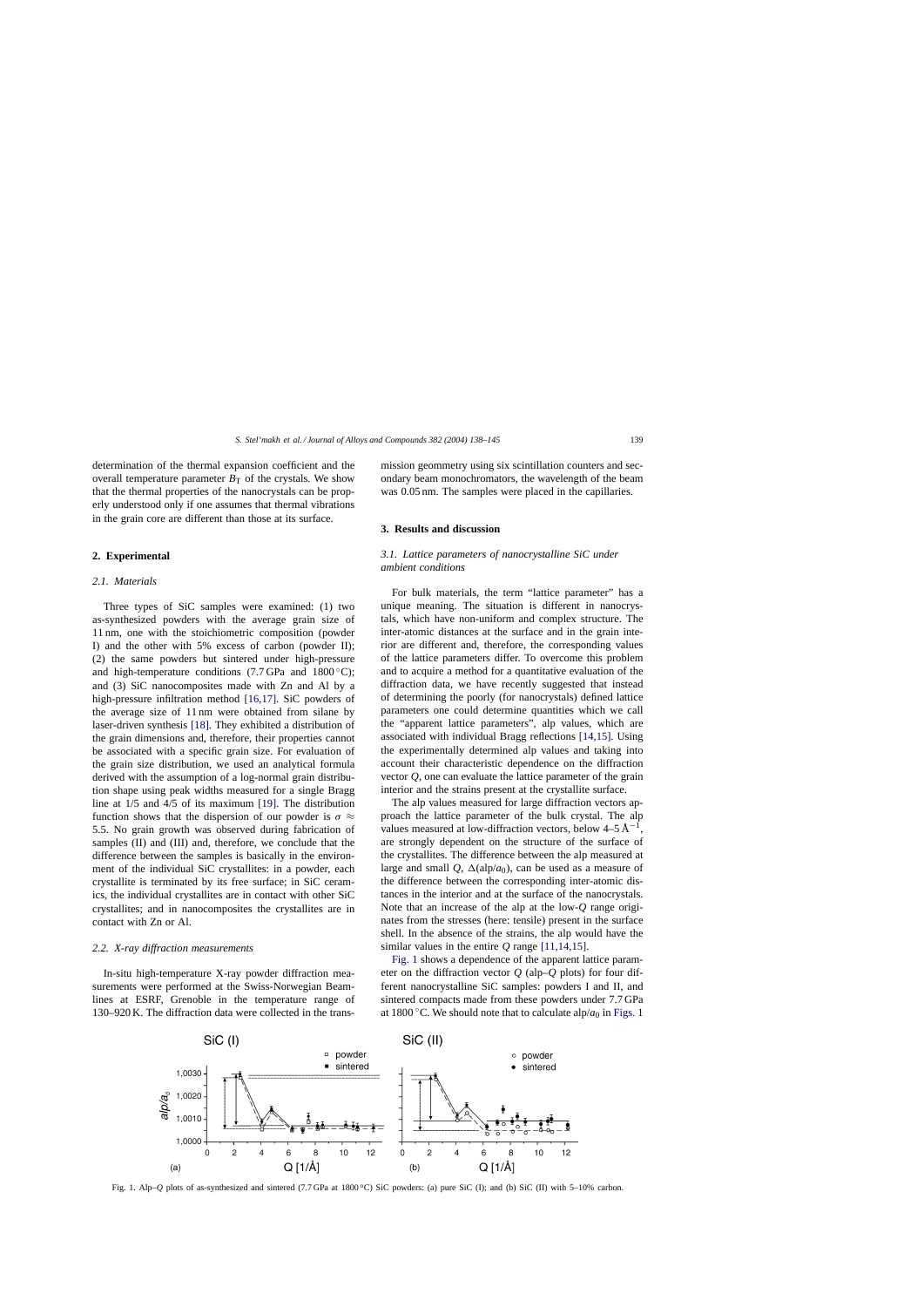<span id="page-2-0"></span>

Fig. 2. Alp–*Q* plot of sintered nanocrystalline SiC powder II and nanocomposites made from this powder with Zn (under 8 GPa at 480 and 1000 ◦C) and with Al  $(4.5 \text{ GPa}, 800 \degree \text{C})$ .

[and 2,](#page-1-0) we used  $a_0$  determined experimentally (in the same experiment) for a microcrystalline  $\beta$ -SiC powder. Thus, the alp/ $a_0$  values in [Figs. 1 and 2](#page-1-0) and their deviation from unity refer to  $\beta$ -SiC powder used in the experiment and not to the perfect SiC crystal lattice. Consequently, the specific values of alp/ $a_0$  cannot be used for determination of the absolute values (i.e. with respect to the perfect SiC crystal lattice) of the stresses present in the surface shell and in the grain core (internal pressure) of the examined nanocrystalline SiC samples.

To fit the line shapes, we used PeakFit 4.0 for Windows program from SPSS Science. We assumed that the difference between peak positions calculated for individual peaks using the symmetric pseudo-Voight and split Pearson shape functions is a measure of uncertainty (error bars in [Fig. 1\)](#page-1-0) of the experimental positions of the Bragg lines. As seen in [Fig. 1,](#page-1-0) the alp values of powder I are slightly larger than those of powder II in the whole *Q* range. This implies that the internal pressure in sample II is slightly larger than that in sample I [\[5,6\].](#page-7-0) This difference can be related to an excess of carbon in sample II where carbon deposited on the surface of SiC grains generates an extra internal pressure in the grain interior. After sintering, the alp values increase for both samples, however, a much larger increase of the alp values is observed in material II. This shows that transformation of free surface of the powders into grain boundaries in the sintered materials changes the surface stresses in such a manner that the internal pressure in the grains interior is reduced; the estimated reduction in the internal pressure in sample II is about 0.4 GPa (note: the standard deviation marked with error bars in [Fig. 1](#page-1-0) is between 0.0002 and 0.0004, which corresponds to 0.1–0.3 GPa as determined from the lattice compression of SiC under hydrostatic conditions [\[20\]\).](#page-7-0) The difference in the alp values,  $\Delta(\text{alp}/a_0)$ , between low- and large-*Q* values is smaller for sintered than for powder samples ([Fig. 1\).](#page-1-0) The above confirms to a well-known fact that sintering is facilitated (and driven) by a reduction in interface stresses (surface energy).

Fig. 2 shows the alp–*Q* plot for sintered powder II and the similar plots for SiC in nanocomposites made from the same powder and Zn or Al. The content of the metals was 20  $\pm$ 2 vol.%. The pure SiC powder was sintered under 7.7 GPa at  $1800\degree C$ , the nanocomposites with Zn were obtained under 7.7 GPa at 480 and 1000 ◦C and those with Al under 4.5 GPa at 800 ◦C. There is a clear difference between the alp values determined experimentally for these samples. Because the size of the SiC crystallites is the same for all samples, the different alp values result from different environments of individual SiC nanocrystals which determine the structure of the surface and the surface stress.

In the presence of Al, the internal pressure in SiC is reduced relative to the sintered pure SiC. The difference (increase) in the alp measured for the SiC ceramics and the Al–SiC composite corresponds to compression of SiC under the pressure of about 0.3 GPa.

In the presence of Zn, the internal pressure in the SiC crystallites strongly increases. There is a difference between the SiC–Zn nanocomposites synthesized below and above the melting point (at 480 and  $1000\,^{\circ}$ C, respectively). A decrease in the alp values in these composites corresponds to about 0.8 GPa in the sample made at 480 ◦C and to 0.4 GPa in that obtained at 1000 ◦C. This difference is obviously related to different surface stresses in the SiC grains (linked through the SiC–Zn grain boundaries) between samples formed at 480 and  $1000\,^{\circ}$ C. The bonding between Zn and SiC is much stronger in the samples made at  $1000\,^{\circ}\text{C}$  than at  $480\,^{\circ}\text{C}$ , as reflected by the measured Vickers hardness of 19 and 7 GPa, respectively.

In our earlier studies, which were based on a spherical model of the SiC nanocrystals, we found that the grain core is under compressive stress while tensile stress is present in the shell. Our evaluation of the diffractograms shows, that the thickness of the surface shell in the powder is about 0.7 nm, while the surface stress is about 5–10% [\[15\].](#page-7-0) Apparently the change in the surrounding of the individual nanocrystals leads to a change in both the thickness of the shell and distribution of the stresses in the grain. The observed changes in the internal pressure between the sintered powders and those in the composites with Zn and Al reflect the overall effect of changes of the atomic structure and stresses at the grain surface with the environment.

#### *3.2. Thermal expansion of nanocrystalline SiC*

In general, for a crystalline material the lattice expansion can be determined from measured changes of any inter-planar spacing calculated from Bragg reflections. The problem, which we study in this work, is "the effect of the environment on the thermal properties of SiC nanocrystals". In our analysis, we refer to the model of the nanocrystal which is composed of the grain core and the surface shell and where the grain core has the perfect single crystal structure which is embedded in the surface shell. In such a case, the lattice parameter does not have a unique value and, therefore, should be replaced by the alp quantities. Therefore, we base our analysis on the alp concept, i.e. we determine the lattice expansion coefficients for specific reflections (we associate the coefficients with the corresponding diffraction vector *Q*) and relate the results to the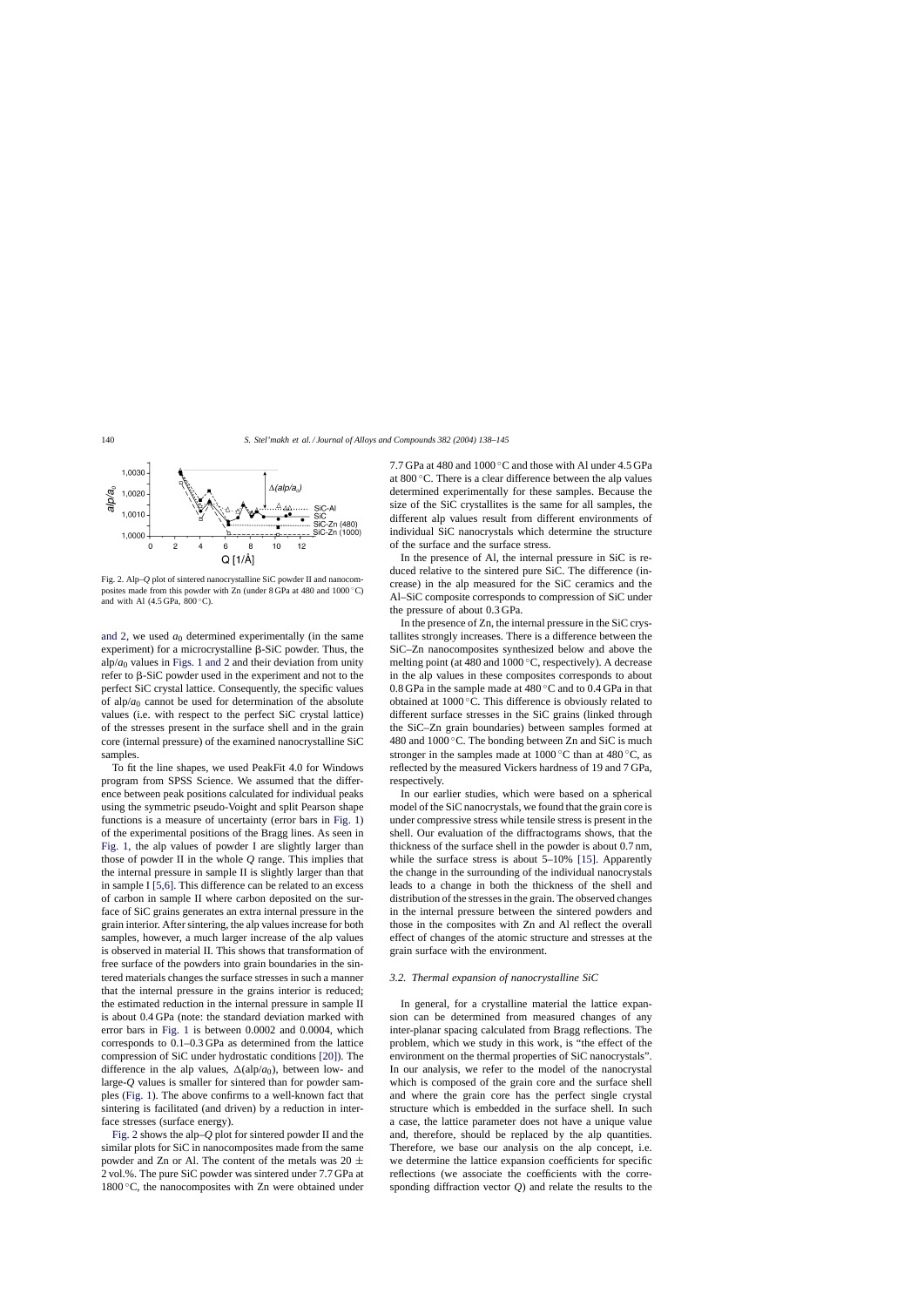core-shell model of the nanocrystal. In view of this model, thermal expansion has two components: expansion of the grain interior and that of the surface-related structure. The alp values measured at large-*Q* values reflect approximately the lattice parameter of the grain interior, those measured at small *Q*'s provide information on the properties of the grain surface. A comparison of changes of the alp observed for low- and large-*Q* values during heating can provide some information on difference in the thermal expansion coefficient between the grain cores and the grain surfaces. Any difference between the samples composed of the same SiC crystallites in different environments can then be interpreted as originating from different thermal properties of the surfaces of the samples.

We collected diffraction patterns of SiC samples at four different temperatures (130, 300, 640, and 920 K) and calculated the alp values for diffraction vectors of up to  $12 \text{ Å}^{-1}$ . The background intensity, including the diffuse scattering from the capillary was substracted from the experimental patterns. Fig. 3 shows the alp values determined experimentally for the loose and sintered powder II for three temperature intervals: 130–300 K, 300–640 K; and 640–920 K. Thermal expansion at low-temperature range is very small and falls within the accuracy of the present experiments. Thermal expansion coefficients for higher temperature intervals were calculated for three different reflections: (1 1 1), (1 1 3), and (1 1 7) ( $Q = 2.4$ , 4.8, and 10.3 Å<sup>-1</sup>, respectively).

For temperature ranges 300–640 K and 640–920 K, the lattice expansion determined from the low-*Q* (1 1 1) reflection is slightly larger than that for large-*Q* reflection (1 1 7) for the powder sample. The small difference implies that the surface expands only slightly more than the core.

At the lower temperature range (300–640 K), the thermal expansion of the sintered and powder samples is the same. At higher temperatures (640–920 K), the lattice expansion coefficients calculated from the large-*Q*–alp values are sig-

o powder

 $4.2$ 

 $4.0$ 

600

800

400

sintered

 $\alpha = \frac{\Delta a}{a_0 \Delta T}$ 

4.8  $\times$  10 $^{-6}$ 

5.4

4.8

5.4

4.6

1000

SiC (II)

hkl

 $1118$ 

 $11:$ 

 $11$ 

200

1,0060

1,0050

1,0040

1,0030

1,0020

1,0010

1,0000

 $\mathbf 0$ 

alp/a $_{o}$ 



3.4 hk  $a/b/a$ 1,0030  $111$ J 2.1 1,0020 4.0 10 $^{\prime}$ 113  $12.4$ 1.0010  $117$ 1,0000 200 400 600 1000  $\Omega$ 800 T [K]

SiC(II)-Zn (1000)

5.9

4.25

SiC(II)-Zn (480)

SiC sintered

Fig. 4. Lattice expansion of sintered SiC II powder and of the same powder in a nanocomposite with Zn sintered under 8 GPa at 480 and 1000 ◦C.

nificantly larger than that for (1 1 1) reflection for the sintered sample. This difference means that, unlike in the loose powder, the interior of SiC crystals shows larger thermal expansion than the surface.

A very strong effect of the surface on the lattice expansion in SiC grains was observed in SiC–Zn nanocomposites. In Fig. 4, we show the lattice expansion measured only up to 640 K; at higher temperatures a complex multiphase material forms, apparently as a result of inter-diffusion between Zn and SiC. SiC–Zn grain boundaries in the composites sintered at 480 and 1000 ◦C differ and, thus, their behavior differs as well (c.f. [Fig. 2\).](#page-2-0)

The thermal expansion coefficient of SiC calculated for the (1 1 1) reflection changes from  $2.1 \times 10^{-6}$  for the nanocomposite sample sintered at 480 °C to 5.9  $\times$  10<sup>-6</sup> in the sample obtained at 1000 ◦C. These values correspond to 50 and 150%, respectively, of the thermal expansion of pure the SiC ceramics ( $\alpha = 4.25 \times 10^{-6}$ ).

There is no thermal expansion detected for large-*Q* reflection (1 1 7) for either of the composites. That means that the expansion of the interior of the grains is negligible.

The lattice expansion reflects the presence of an anharmonic component of the thermal vibrations and, thus, the extent of the expansion reflects a degree of deviation of this component from harmonicity. A very large expansion calculated from (1 1 1) reflection for SiC in Zn–SiC composite sintered at 1000 °C indicates the presence of the very strong anharmonic component of vibrations of the surface-related atoms. In the material sintered at  $480^{\circ}$ C, this component is very small, less than that in the pure SiC sample. No changes with temperature of the alp values calculated for the  $(1 1 7)$ reflection (large *Q*) means that the anharmonic component of thermal vibrations in the grain interior is negligibly small.

In our experiments, we measure changes of the alp values which may be caused by different factors. One of them is an internal pressure in the grain interior [\(Fig. 2\)](#page-2-0) which changes with an increase in temperature. The interior of SiC nanocrystals expands due to thermal vibrations. At the same time, the compressive stress from the surface (thus, compression of the grain interior) increases compensating the

1.0060

1,0050

1,0040

 $\cdots$ 

 $- - \lambda -$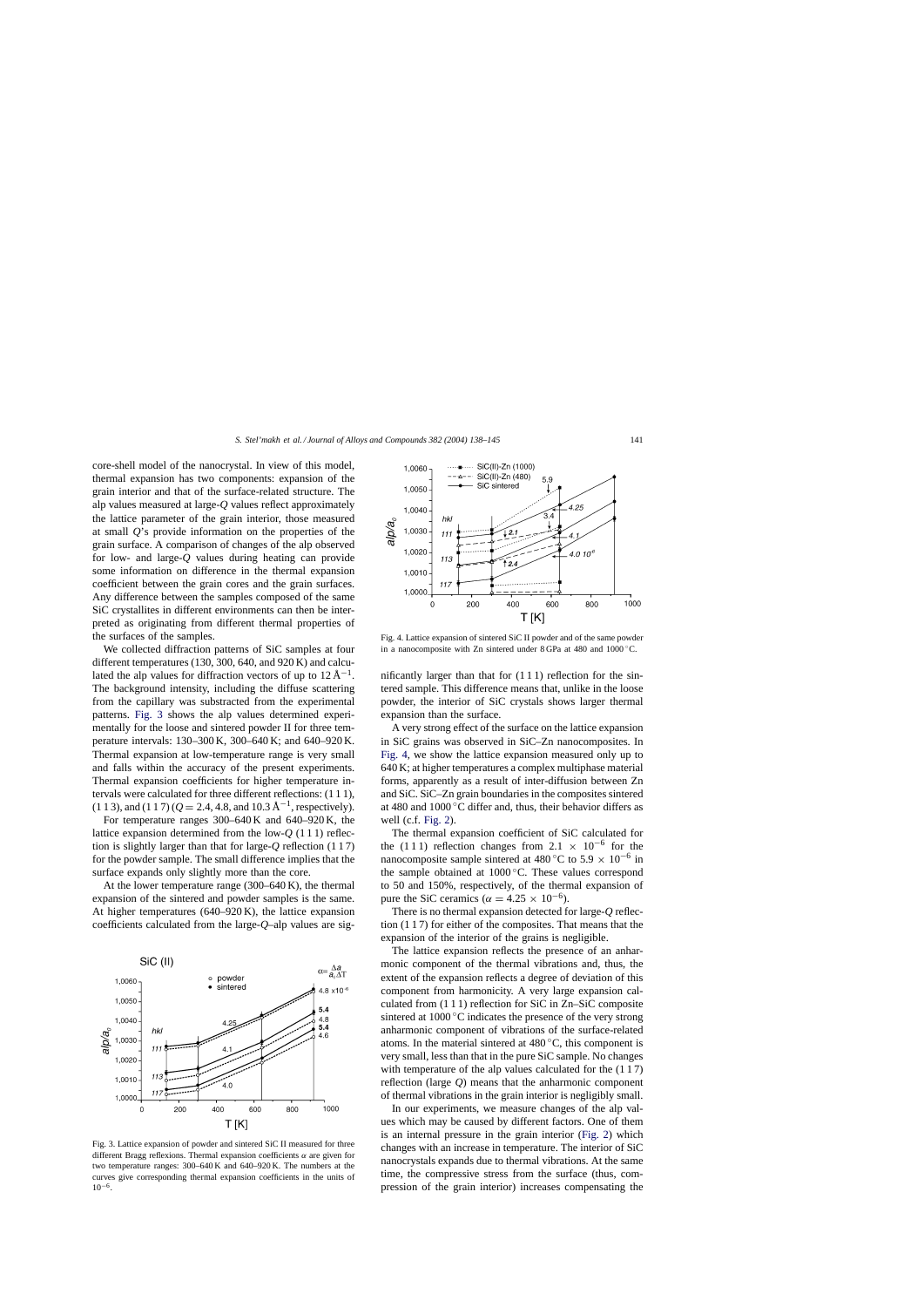<span id="page-4-0"></span>vibrational expansion. As a result, the SiC–Zn composite made at 480 ◦C expands less than that sintered at 1000 ◦C when measured from the low alp values, but may show no lattice expansion at all if determined from the large *Q*–alp values because the internal pressure in the sample sintered at 1000 °C is two times larger than in that sintered at 480 °C ([Fig. 2\).](#page-2-0)

## 3.3. Thermal vibrations: overall thermal parameter  $B_T$

It is a common practice to describe isotropic thermal vibrations using an overall temperature parameter  $B_T$  [\[21\].](#page-7-0) This parameter is a quantity proportional to the mean square of the atomic displacement  $\langle u^2 \rangle$ ;  $B_T = 8 \pi^2 \langle u^2 \rangle$ .

In general, one should take into account that the thermal parameter *B* calculated from a diffraction experiment cannot be attributed to the thermal vibrations  $(B_T)$  alone: it also includes a contribution from the static lattice distortions ( $B_{\rm S}$ ) existing in the individual crystalline particles ( $B = B_{\rm T}$ )  $+ B<sub>S</sub>$ ).  $B<sub>S</sub>$  may be expected to be less temperature dependent than  $B_T$  and in principle, the contribution of the static disorder  $B<sub>S</sub>$  can be subtracted from the experimental data by analyzing its temperature dependence. This problem has been examined in detail for powders of nanocrystalline gold [\[22–24\]](#page-7-0) where the contribution of the static disorder was evaluated from the low-temperature measurements. For our data elaboration, we assumed that the contribution from the static disorder to the experimentally determined  $B_T$  is very little, therefor we take  $B = B_T$ .

In a diffraction experiment, due to thermal vibrations, which increase the effective volume of the atoms, a decrease in Bragg intensities with an increase in the diffraction angle  $\theta$  is observed. A change of the scattering factor for an individual atom can be described using formula (1):

$$
g_j = f_{j,\theta} \exp\left[B_j \left(\frac{\sin 2\theta}{\lambda^2}\right)\right]
$$
 (1)

where  $f_{i,\theta}$  is the scattering amplitude of atom j in a static lattice, and  $g_i$  is this amplitude corrected for thermal vibrations. The scattering amplitude decreases with an increase in the diffraction vector both for atomic and structural scattering amplitudes.

The  $B_T$  values can be determined experimentally from a dependence of the relative intensity of Bragg reflections on the scattering angle  $\theta$  using the formula (2) given by Wilson [\[21–24\]:](#page-7-0)

$$
\log_{e} \left( \frac{I_{\text{exper}}}{I_{\text{calcul}}} \right) = 2 \log_{e} K - 2B_{\text{T}} \left( \frac{\sin^{2} \theta_{\text{r}}}{\lambda^{2}} \right)
$$
 (2)

where  $K$  is the scaling factor associated with the structure factor  $|F_{o}(h k l)|$ :

$$
I_{\text{exper}}(h\,k\,l) = K^2 |F_o(h\,k\,l)|^2 \quad (|F_o(h\,k\,l)|^2 = I_{\text{calcul}}) \tag{3}
$$

According to Wilson, logarithm of the relative Bragg intensities plotted against ( $\sin^2 \theta_r / \lambda^2$ ) yields a straight line with the slope of  $2B_T$ .



Fig. 5. Diffraction pattern of SiC II powder measured at room temperature. The double-headed arrows show angular ranges for which integral intensities were derived.

We obtained Wilson plots for SiC powders and ceramics measured at four different temperatures of 130, 300, 640, and 920 K shown in Figs. 6 and 7. The measured experimental integral intensities over selected ranges of the scattering angle  $I_{\text{exper}}(\Delta 2\theta_i)$  (Fig. 5) were divided by the integral intensities calculated for the same ranges of the theoretical diffraction pattern of the cubic SiC  $(I_{\text{calcul}})$ . The theoretical patterns were calculated using DBWS-9807 Rietveld program and the Debye formula for models of spherical SiC



Fig. 6. Experimental Wilson plots of powder and sintered SiC II measured at four different temperatures.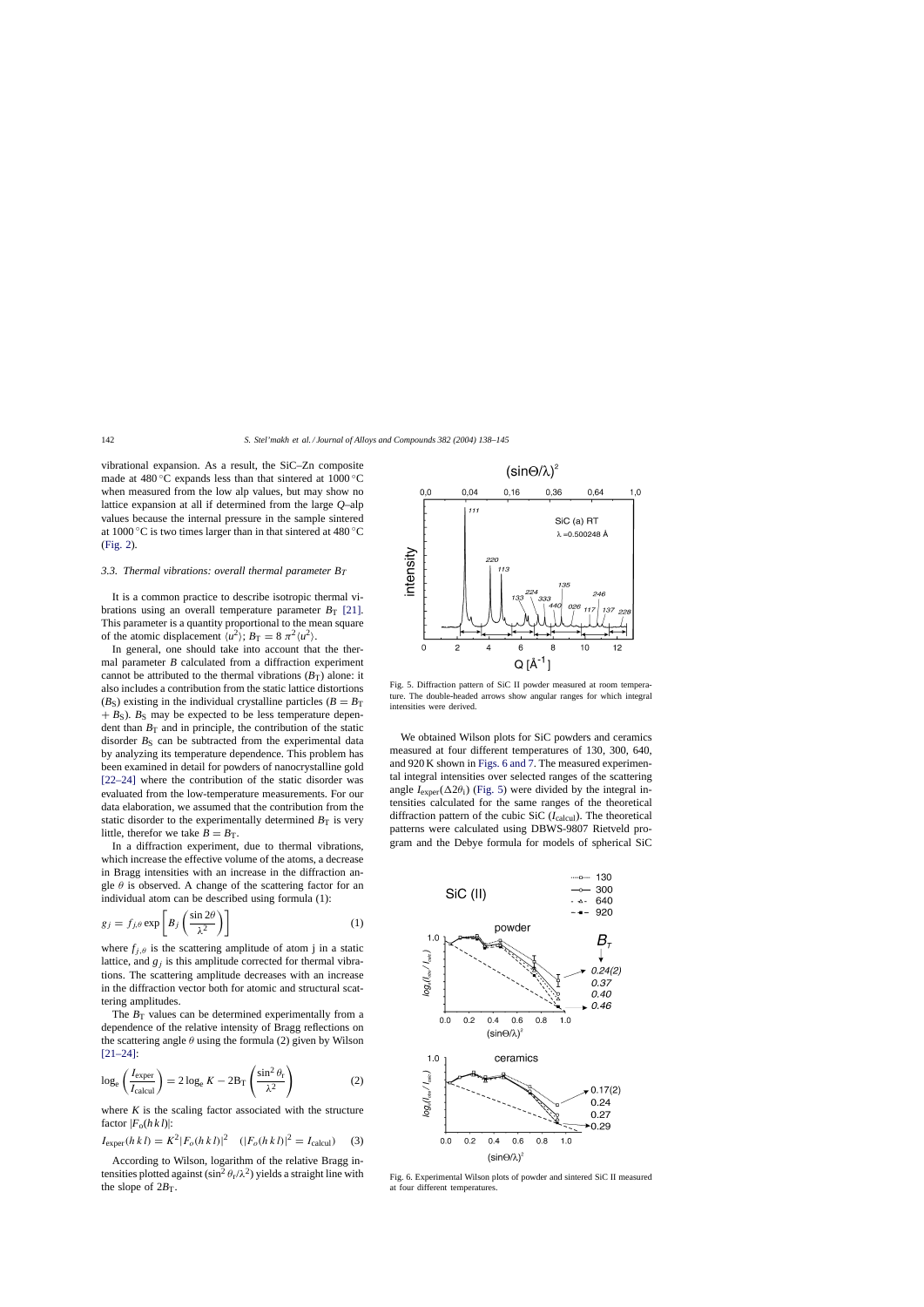

Fig. 7. Experimental Wilson plots of powders and sintered samples I and II measured at different temperatures.

nanograins with 10 nm in diameter. Both methods gave the same results.

The experimental plots in [Figs. 6 and 7](#page-4-0) exhibit a maximum in the middle part of the  $(\sin \theta/\lambda)^2$  plot instead of a linear dependence of the relative intensities on  $(\sin \theta/\lambda)^2$  as predicted by Wilson [\[21–24\].](#page-7-0) All samples show similar features. A deviation of our plots from straight line means that there is an extra intensity, additional to Bragg reflections, in the *Q* range of 4–10 Å<sup>-1</sup>, with a maximum at about  $6\text{\AA}^{-1}$ . This extra intensity comes probably from thermal diffuse scattering. We have to take into account also the fact that: (a) the lattice contains two kinds of atoms, Si and C which vibrate differently; and (b) that nanocrystals have a core-shell geometry and thus, two different *B* values are associated with such dual structure. Obviously the present data cannot be used for determination of a specific value of one, overall temperature factor  $B_T$ ; we use such factor to quantify differences between samples. We made a rough evaluation of the  $B_T$  values calculated from the slope of the straight lines drawn between the first and the last point of the plots, [Fig. 6.](#page-4-0) The calculated values are close to the isotropic atomic  $B_T$ values determined for bulk and single crystalline SiC crys-tals given in [\[25\]](#page-7-0) ( $B_{\text{Si}} = 0.2 \text{ Å}^2$  and  $B_{\text{C}} = 0.13 \text{ Å}^2$ ).

The Wilson-type plots in [Fig. 6](#page-4-0) show that for the powders and the sintered samples the lower temperature plots are always above those obtained at higher temperatures. This reflects the fact that with an increase in temperature the thermal vibrations become more intense. The  $B_T$  values calculated from the plot increase between 130 and 920 K by a factor of nearly two. The  $B<sub>T</sub>$  values of the powders are approximately 1.5 times larger in comparison to the sintered samples. This shows that sintering suppresses thermal vibrations in the lattice.

Fig. 7 shows Wilson-type plots of the samples fabricated from powders I and II. There is a distinct difference between the powders: the  $B_T$  values of powder I are nearly two times larger than those of powder II. This shows that in the latter, the thermal vibrations are strongly suppressed, probably by carbon deposited on the grain surfaces. While thermal vibrations are stronger in powder I, in the sintered sample I they are smaller than in the corresponding sample II.

Referring to the core-shell model of the nanocrystal, it was suggested that the temperature parameter  $B_T$  could be approximated by a sum of two corresponding components [\[22\]:](#page-7-0)

$$
B_{\rm T} = pB_{\rm core} + (1 - p)B_{\rm shell} \tag{4}
$$

Relative amount of the atoms lying on the surface (shell) related to the total number of atoms can be calculated from a simple formula:  $p = 3\Delta r/r$ , where *r* is the radius of the grain and  $\Delta r$  is the thickness of the surface shell. Our samples have the average grain size of 11 nm. Assuming that the thickness of the shell is 0.5 nm, the surface atoms contain 27% of all the atoms in the grain, and 55% if the shell is 1-nm thick. Thus, it is no surprise that the surface atoms have a very strong, even dominant effect on the "average thermal properties" of nanocrystals. Although using the present data, we are unable to determine the real  $B_T$  values, we are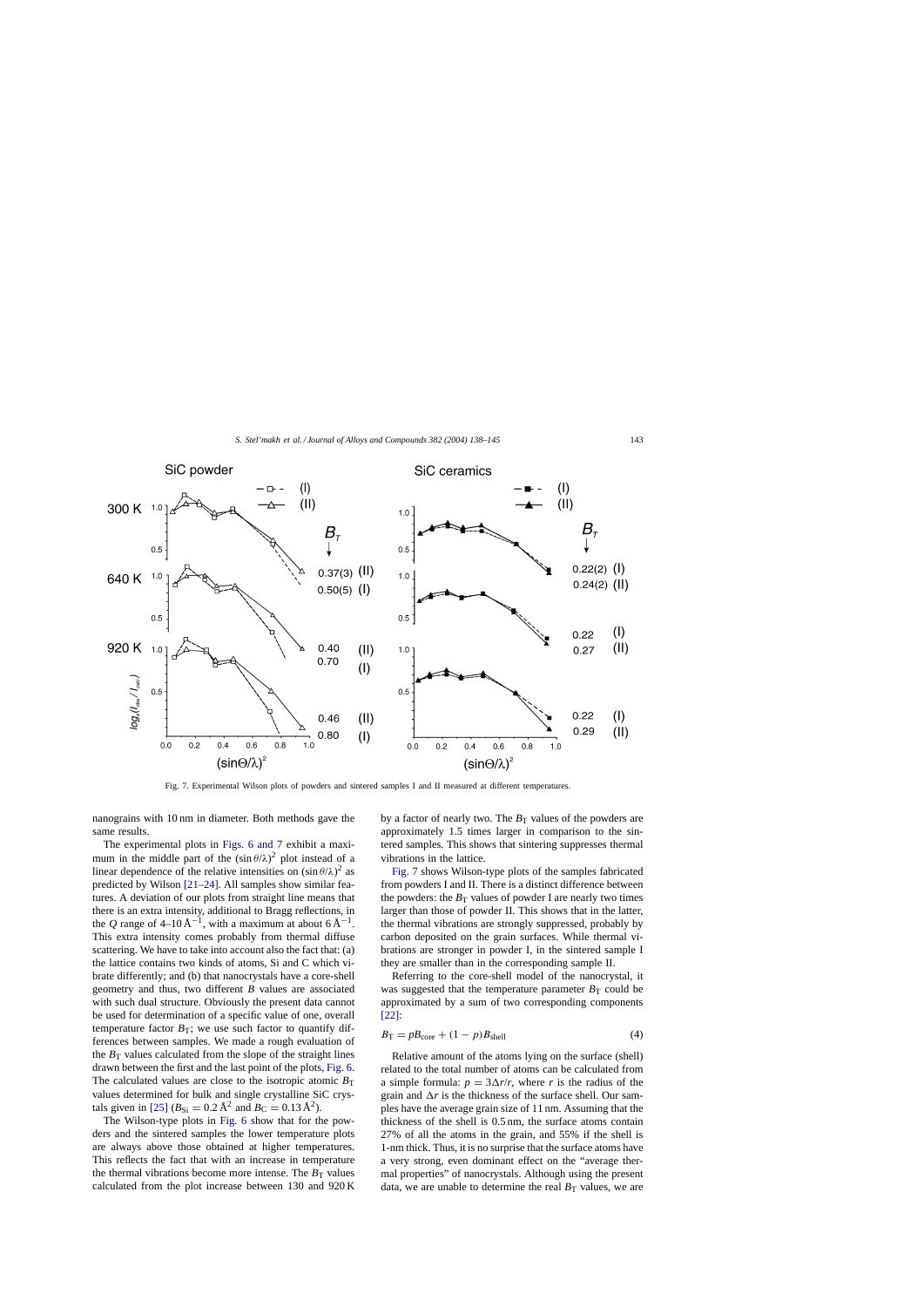certain that the differences between the overall  $B_T$  values of the SiC samples shown in [Figs. 6 and 7](#page-4-0) are related to the different free surface structures of the powders and to transformation of the free surfaces into the grain boundaries upon the sintering.

# *3.4. Evaluation of the Debye temperature*

The slope of the scattering amplitude with an increase in the diffraction vector may be expected to decrease with an increase in temperature. For a bulk crystal, the temperature dependence of  $B_T$  is predicted by the Debye approximation. For very small crystallites, in which long-wavelength acoustic phonons may not exist, one can replace the Debye formula by the Einstein approximation. This is equivalent to the assumption that each atom oscillates independently with a certain frequency  $v_{\rm E}$ . In diffraction experiment, one can determine the characteristic temperature  $\theta_{\rm E}$ , called the Debye temperature, using the dependence of  $B_T$  on temperature (5)

$$
B_{\rm T} = \frac{6h^2}{mk_{\rm B}\theta_{\rm E}} \left\{ \left[ \frac{1}{\exp(\theta_{\rm E}/T)} - 1 \right] + \frac{1}{2} \right\} \tag{5}
$$

where  $m$ ,  $T$ ,  $h$  and  $k$ B are the atomic mass, the temperature, the Planck's constant and the Bolzmann constant, respectively, and  $\theta_E$  is the characteristic temperature,  $\theta_E = h v_E / k_B$ .

The various values of the Debye temperature between 820 and 1430 K are given for SiC in the literature [\[25\].](#page-7-0) Fig. 8 shows the experimental temperature dependence of the  $B_T$ values determined for the powder and the sintered samples ([Figs. 6 and 7\).](#page-4-0) The figures also show the theoretical plots calculated from Eq. (5) for several temperatures using the average atomic mass of 20 (C = 12 and Si = 28). Fig. 8 shows a very large difference between the  $\theta_{\rm E}$  values for the powders and the sintered samples:

- (i)  $\theta$ <sub>E</sub> for powder I (pure SiC) is 800 K as compared to 1000 K for powder II.
- (ii)  $\theta$ <sub>E</sub> for ceramics I and II are very similar, about 1500 K, which is much larger than those for powders.

The experimental temperatures  $\theta_{\rm E}$  represent average values, which characterize the sample volume. For single crys-



Fig. 8. Temperature dependence of the overall isotropic temperature factors  $B_T$ : experimental plots of four SiC samples and theoretical curves calculated from Eq. (5) for different characteristic temperatures  $\theta_{\text{E}}$ .

tals,  $\theta_{\rm E}$  is a property of the crystal lattice, for nanocrystals it is an overall parameter of the material, i.e. both the core and surface-shell atoms contribute to the measured  $\theta_{\rm E}$ . It was suggested that one can distinguish between and determine the  $\theta_{\rm E}$  values of the grain core and surface [\[23\]. O](#page-7-0)ur present data are only approximate and we do not attempt to calculate and interprete the specific values of  $B_T$  and  $\theta_E$ . Without knowing these specific values, we can only state that the presence of the free surface atoms leads to softening of the overall thermal vibrations. The softening is very significant for powders with a large free surface area and diminishes or disappears at all after sintering, apparently due to transformation of the free surface into the grain boundaries.

## **4. Summary**

Under ambient conditions, the effect of the surface is demonstrated by a difference in the lattice parameter at the surface relative to that in the interior of nanocrystals determined by the internal pressure in the grain core. We showed that thermal expansion and thermal vibrations in nanocrystalline SiC are dependent on the processing conditions of the material. The observed differences between our samples can be understood and interpreted considering that the structure of the surface is strongly influenced by the environment of the crystallites. The thermal properties of the surface have a very strong effect on the overall thermal properties of the materials. The effect of the surface on the thermal expansion of SiC is rather small for the pure powders and the sintered SiC samples. It becomes significant when the metal atoms surround the SiC crystallites. A very strong effect of the surface on the overall thermal parameter of SiC samples is also observed. The  $B_T$  values of the powders and the sintered samples are different by a factor of 2.5 at room temperature, respectively, 0.5 and 0.22 for sample I and the difference increases to a factor 4 at 920 K. Different thermal properties of the examined samples are reflected by much larger characteristic temperatures  $\theta_{\rm E}$  of powders than those of the sintered samples.

# **Acknowledgements**

This work was supported by the Polish Committee for Scientific Research grant PBZ/KBN-013/T08/30, and in part by the EC Grant "Support for Centers of Excellence" no. ICA1-CT-2000-70005. The SiC powders were provided by SPAM/LFP, Laboratory "Edifices Nanometriques" from Matter Science Division, DSM, CEA, Saclay, within the Collaboration Program "Polonium", Nr 4956.I/2003. The experimental assistance from the staff of the Swiss-Norwegian Beam Lines at ESRF, Project 01-01-624, is gratefully acknowledged. The authors would like to thank Dr. Hans Boysen for valuable discussions.